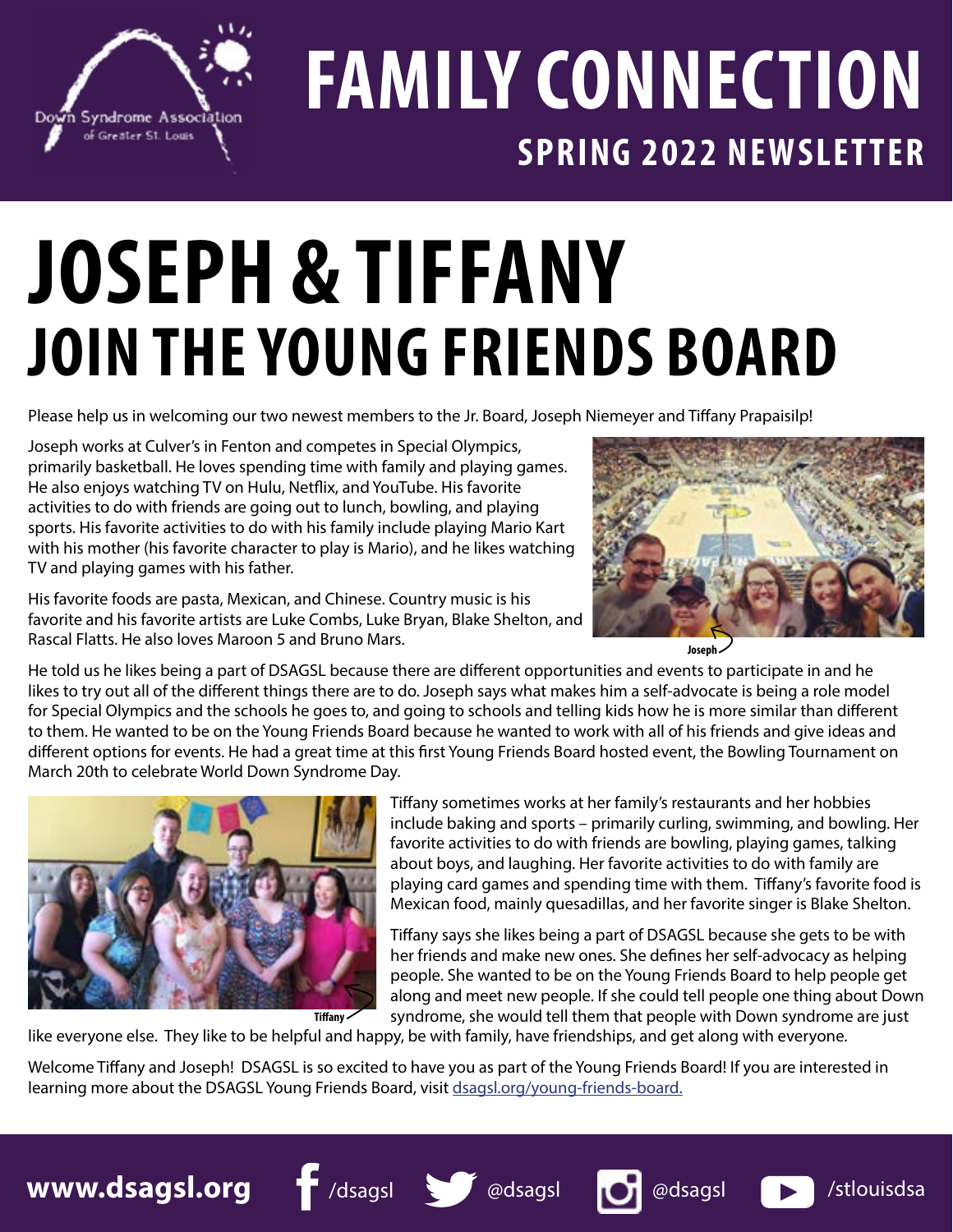## **A MESSAGE FROM ERIN**

#### Dear Friends and Family,

Spring has sprung at the DSAGSL! As always there is so much excitement abound. We are thrilled to welcome our newest staff person, Linda Kamphorst, to the team! Linda joined us in April as the first ever Director of Family Support. She will be working closely with Christy and Makini, our two Family Support Coordinators, to serve more families, reach traditionally underserved communities, enhance our medical outreach program, create and host more family events, and build our workshops and training calendar!

In addition, we are excited to welcome Jordan Watkins, one of our faithful interns, to the team as a contract program assistant for the summer. She has a gift for helping our individuals with Down syndrome. Finally, we are also in the process of hiring a new contract Education Programs Coordinator who will work over the summer to help build our educational advocacy and training programs for parents and teachers.

With all of the wonderful new talent joining the DSAGSL team, we are developing many plans to serve, support, and celebrate you and your family even more in coming years! Inside this newsletter you will see all of the cool things we've been up to and all of the programs you can sign up for in the future. We hope you will join us for programs such as:

- Our largest awareness day and fundraiser, Step Up for Down Syndrome
- Small Steps Therapy Program serving kids 2-7 years old and their caregivers
- Bodies and Boundaries workshop for teens and adults with Ds and parents
- Fusion Friday weekly daytime program for adults with Down syndrome
- Dementia and Alzheimer's disease support group for caregivers
- African American Community Group meet ups
- Life Long Learning weekly program for adults and elders with Down syndrome
- DSAGSL Education Specialist Boot Camp
- And more……

I am beyond excited for these new programs, and mostly, to see more faces in our office and online! I couldn't be prouder to serve this community at this time. As always, if you have any thoughts, questions, concerns or ideas for our organization or if you'd like to get involved, never hesitate to reach out to me at erin@dsagsl.org.

Sincerely,

Sula

Erin Suelmann Executive Director

## **WELCOME LINDA!**

Linda is delighted to have recently joined the Down Syndrome Association of Greater St. Louis as the Director of Family Support. She comes to DSAGSL with more than 20 years of social service experience. Previously, she worked at Head Start, providing early intervention services to families in poverty. She also has experience supporting individuals with developmental disabilities at Easterseals Midwest and Illinois Center for Autism. She believes everything happens for a reason and was led me to DSAGSL to help support and advocate for the individuals we serve.



In her spare time, Linda enjoys travelling, hiking, and spending time with family and friends. She lives

in Illinois with her husband, a retired Navy veteran, and their furbabies. She has nieces and nephews ranging in age from 5 to 30 years old and enjoys providing them with new experiences as they grow and learn.

Linda keeps busy with her senior dog, Ted, a beagle-lab mix (or beagledor), and her two orange tabby kittens known as the Golden Girls, Rose and Sophia. Linda discovered the kittens could jump on counters almost two years ago after discovering her husband's wedding band missing from the bathroom counter. In her free time, she enjoys hunting for the lost wedding ring and collecting records. Welcome Linda! We are so excited to have you on the team!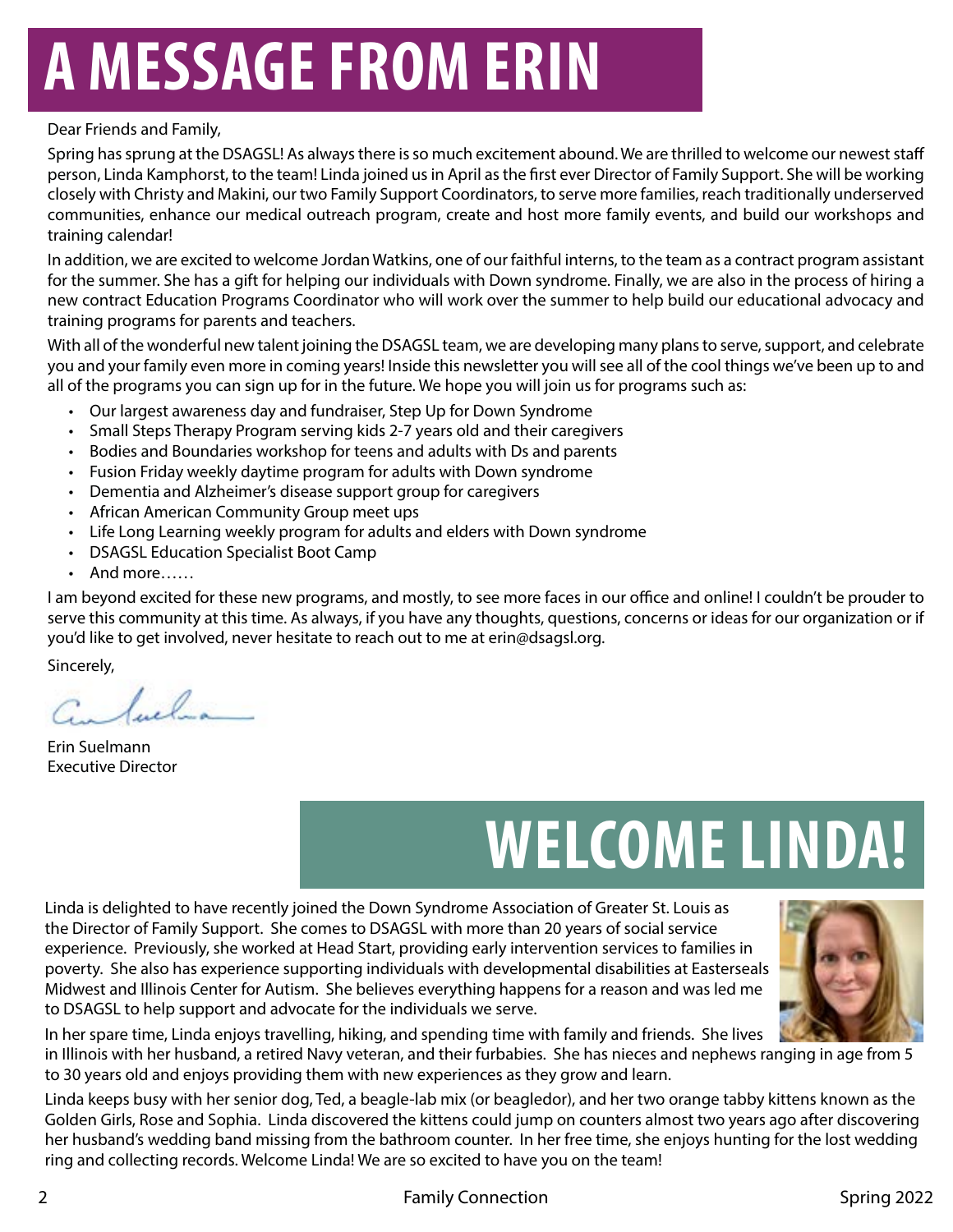## **STAY CONNECTED**

### **Join Our Email List**

DSAGSL sends out weekly emails with information about programs, services, resources, and events! Go to [dsagsl.org/signup](http://www.dsagsl.org/signup) to enter your email address and join the list.

### **Fill out the DSAGSL Census Survey**

DSAGSL was recently approved for grant funding with the St. Louis Office of Developmental Disability Resources (DDR), the St. Charles Developmental Disabilities Resource Board (DDRB), the Productive Living Board (PLB) and the United Way. These grants will require DSAGSL to collect more information from families than in the past. DSAGSL is also currently working on a 3-year strategic plan that includes improving data and communications efforts. Visit our website to learn more about how to submit your updated information and why DSAGSL is collecting it! [dsagsl.org/](http://dsagsl.org/signup)census-survey

### **Follow us on Social Media**

DSAGSL stays active on Facebook, Instagram, Twitter, and YouTube. You can find out what's happening at DSAGSL, learn more about resources in the community, and help raise awareness about the awesome lives of people with Down syndrome! [facebook.com/dsagsl](http://facebook.com/dsagsl) | [youtube.com/stlouisdsa](http://youtube.com/stlouisdsa) | follow @dsagsl Instagram

### **Visit our Website**

DSAGS[L.org](http://www.dsagsl.org) is FULL of information! Find our calendar of events, tons of resources, and more about our great programs for individuals with Down syndrome of all ages!



**THE MISSION** of the Down Syndrome Association of Greater St. Louis is to serve, support, and celebrate the lives of all individuals with Down syndrome and their families through every stage of life

### **CONTACT US**

1300 Strassner Drive | Brentwood, MO 63144 314-961-2504 | info@dsagsl.org | www.dsagsl.org

## **OF DIRECTORS 2022 BOARD**

Greg Szczepan- President Matthew Kane- VIce President Joe Niemeyer- Treasurer Dwayne Worley- Secretary Michelle Abounader Chris Canfield Andy Conover Kevin Courtney Matthew Floyd Dan Giesie Brian Hadican Elizabeth Hall Anna Hartweger Renata Keys Ray Kleeman Jessica Leggett Paula Mass Rochelle Nichols Ali Siegel-Kerins Jonathan Waldron Allie Wargel Claire Watson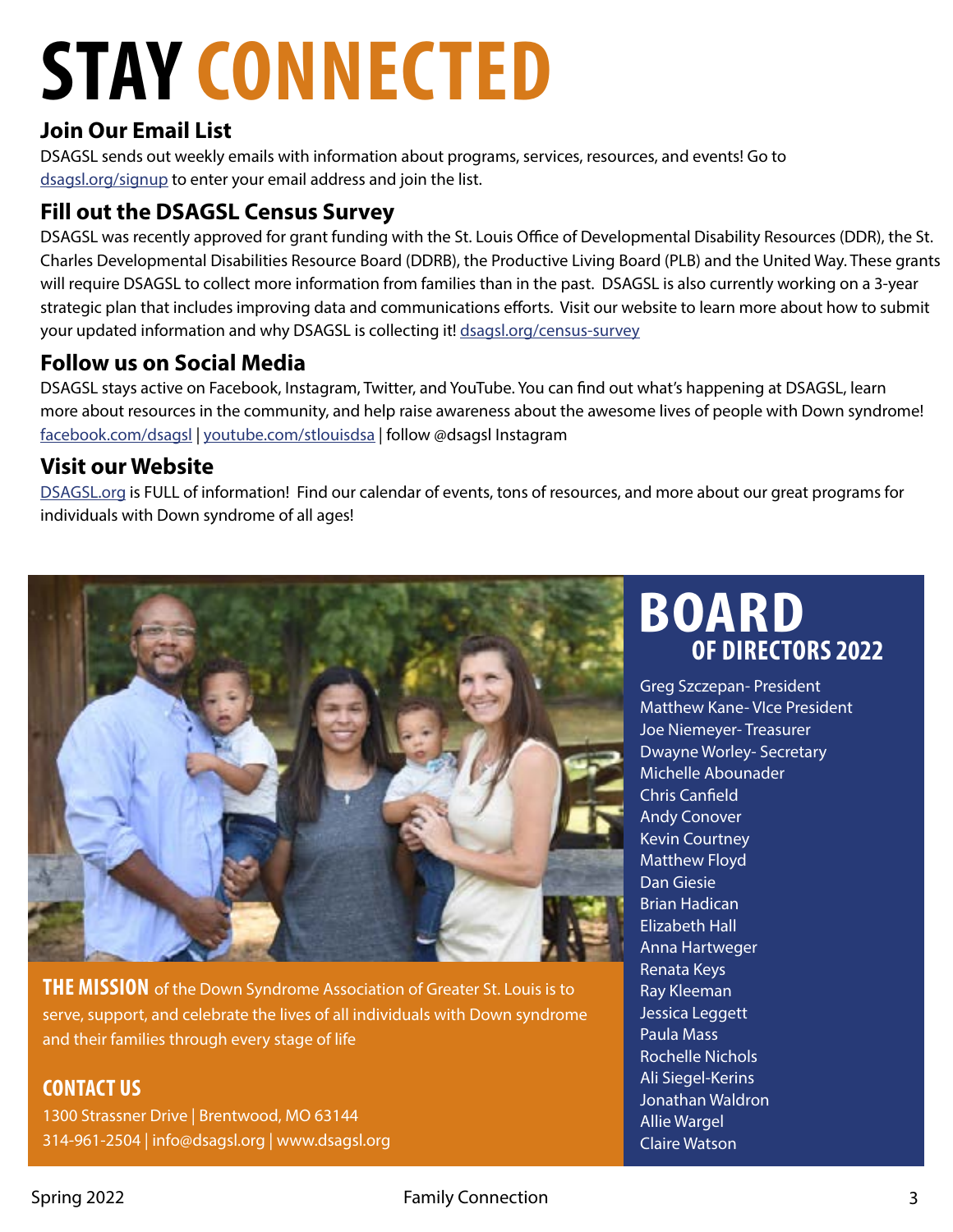## **RESOURCE CORNER**

## **THE DOWN SYNDROME CENTER AT CHILDREN'S HOSPITAL**

The Down Syndrome Center offers comprehensive, multidisciplinary heath care to individuals with Down syndrome starting at infancy. The Center is now providing services into adulthood in some specialties including Congenital Cardiology, Endocrinology, Medical Genetics, Neurology, Ophthalmology, Otolaryngology (ENT), and Sleep Disorders. For adults, families should call Dawn at 314-273-7992. [www.stlouischildrens.org/conditions-treatments/down-syndrome-center](http://www.stlouischildrens.org/conditions-treatments/down-syndrome-center)

## **NATIONAL DOWN SYNDROME SOCIETY (NDSS) GUIDELINES FOR AN INCLUSIVE EDUCATION**

This document addresses the education settings that support students with Down syndrome, covering the period from early intervention and primary education through secondary and through higher education, with the primary focus being K-12 students. Download free at [www.ndss.org/inclusive-education-guidelines](http:// dsagsl.org/programs/virtual)

## **NATIONAL DOWN SYNDROME CONGRESS (NDSC) PARENT WEBINAR SERIES**

This three-part series was designed to help parents and educators make the jump from the classroom to online learning. Presented by Sean J. Smith, a professor of Special Education at the University of Kansas and an NDSC Board member, these sessions focus on the various tips, tools, and techniques to maximize online learning for students with disabilities. Watch anytime at www[.ndsccenter.org/outreach-education/parent-webinars](https://www.ndsccenter.org/outreach-education/parent-webinars/)

## **DOWN SYNDROME ASSOCIATION OF GREATER ST. LOUIS (DSAGSL) VIDEO LIBRARY**

DSAGSL has put together a YouTube Playlist of all our webinars, including the three-part series Secure Futures- Planning for the Future for your Loved One with Down Syndrome, a Visual Schedules Workshop, and a seminar on Down syndrome & Alzheimer's disease. Additionally, you can find several video-modeling videos for individuals with Down syndrome on topics such as health, hygiene, safety, and social-skills. View them anytime at [www.youtube.com/StLouisDSA/playlists](http://www.youtube.com/StLouisDSA/playlists)

## **MEDICAL CARE GUIDELINES FOR CHILDREN, ADULTS, AND MORE**

The Medical Care Guidelines for Adults with Down syndrome have recently been updated and published. This is an important tool in a primary care setting for all adults with Down syndrome. The full GLOBAL Guideline PDF can be downloaded free at [www.globaldownsyndrome.org/medical-care-guidelines-for-adults](http://www.globaldownsyndrome.org/medical-care-guidelines-for-adults). You will also find a checklist that can be downloaded that parents and caregivers can share with their loved one's medical professionals, as well as a 2-part toolkit to support individuals with Down syndrome who have diabetes.

In addition to these healthcare guidelines for adults, a clinical report is being published in the May issue of the American Academy of Pediatrics outlining the latest standards for practitioners treating children with Down syndrome. This is a clinical report intended to help guide medical professionals, however, a version for families is coming soon! You can find a link to the clinical report on our website at [www.dsagsl.org/resources/health-wellness.](http://www.dsagsl.org/resources/health-wellness)

## **DOWN SYNDROME AND AUTISM SPECTRUM DISORDER DUAL DIAGNOSIS**

DS-ASD is the co-occuring condition of Down syndrome and Autism Spectrum Disorder. It is believed that approximately 18% of individuals with Down syndrome will also have Autism Spectrum Disorder.

FREE national level Online Support (Facebook and Zoom) through Down Syndrome Autism Connection can be found at [www.ds-asd-connection.org.](http://www.ds-asd-connection.org) You can also find local support at DSAGSL online at [www.dsagsl.org/resources/for-families](http://www.dsagsl.org/resources/for-families )  (scroll down to Dual Diagnosis), on Facebook at [www.facebook.com/groups/DS.ASD.GreaterSTL,](http://www.facebook.com/groups/DS.ASD.GreaterSTL,) and by contacting Family Support Coordinator, Christy Klaus at 314-961-2504 or Christy@dsagsl.org.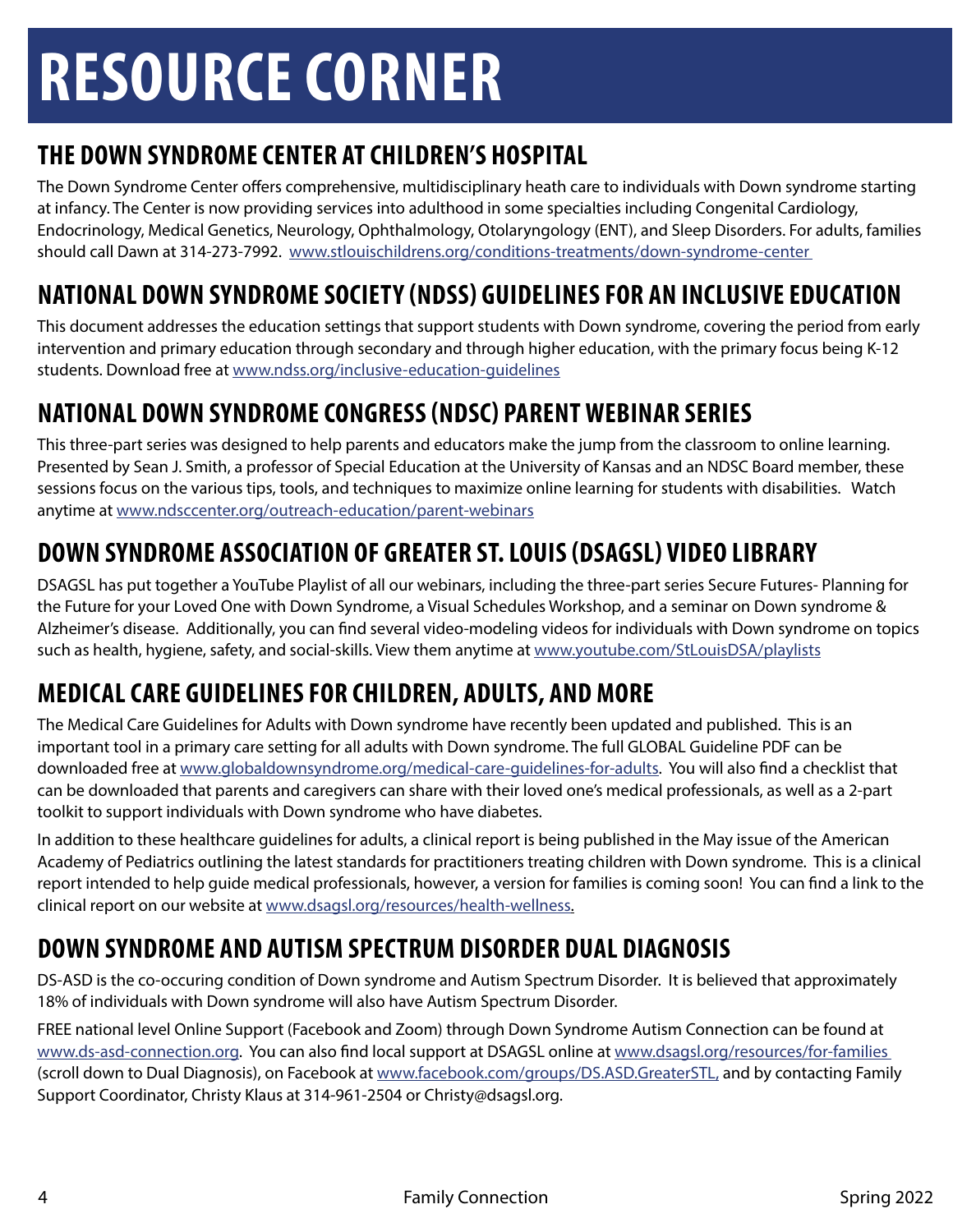## **COMMUNITY GROUPS**

DSAGSL Community Groups provide information, resources and/or emotional support for parents and friends of individuals with Down syndrome. Each group has its own personality and may be based on location, culture, native language and/or the age group(s) they serve. Each community group is open to all interested DSAGSL members. Contact the groups below for more information about their respective events, or contact Abigail Beckord, Community Engagement Manager at the DSAGSL, if you have any questions or would like information about starting a group! abigail@dsagsl.org or (314)833-7560

## **SPECIAL INTEREST COMMUNITY GROUPS**

#### **African American Community Group**

Serves: Families in the Greater St. Louis area Main Contact: Makini Anwisye 314.961.2504 | makini@dsagsl.org facebook.com/dsagsl | dsagsl.org

#### **DADS Group**

Serves: Dads in the Greater St. Louis area Main Contact: Tony Sorocko 314.393.8548 | dadsstl@outlook.com

#### **DS/ASD Dual Diagnosis Group**

Serves: Families in the Greater St. Louis area Main Contact: Christy Klaus 314.961.2504 | christy@dsagsl.org facebook.com/groups/ds.asd.greaterstl

#### **Family Resource Network**

Serves: Parents & Caregivers of adults with Down syndrome 21+ in the Greater St. Louis area Main Contact: Makini Anwisye 314.961.2504 | makini@dsagsl.org facebook.com/groups/dsagslfamilyresourcenetwork

#### **Let's Play! Community Group for Littles**

Serves: Families in the Greater St. Louis area with babies, toddlers, and children preK – grade 6 Main Contact: Laura Vrabel 717.525.2144 | vrabellaura@gmail.com facebook.com/groups/dsagslplaygroup

#### **MOMS Group**

Serves: Moms in the Greater St. Louis area Main Contact: *This group is looking for new leadership. Please contact Abigail@dsagsl.org for more information.*

## **LOCATION-BASED COMMUNITY GROUPS**

#### **Upstate Missouri Community Group**

Serves: Kirksville, Brookfield and surrounding areas Main Contact: Becky Pike 660.651.5139 | kirksville\_cg@dsagsl.org facebook.com/dscnemo

#### **Heartland Community Group**

Serves: Southeast Missouri and Southern Illinois Main Contact: Clair Watson 573.334.5685 | heartland\_cg@dsagsl.org facebook.com/heartlandDSA

#### **Metro-East Community Group**

Serves: Bellville, O'Fallon, Shiloh, surrounding areas Main Contact: *This group is looking for new leadership. Please contact Abigail@dsagsl.org for more information.*

#### **St. Charles County Community Group**

Serves: St. Charles, West County, surrounding areas Main Contact: Judy Dodge 314.954.6448 | judyd772@gmail.com facebook.com/groups/dsagslstcharlescounty

#### **Southern Illinois Community Group**

Serves: Carbondale, Creal Spring, surrounding areas Main Contact: Samantha Dudley | soil\_cg@dsagsl.org facebook.com/SIDownSyndromeCommunityGroup

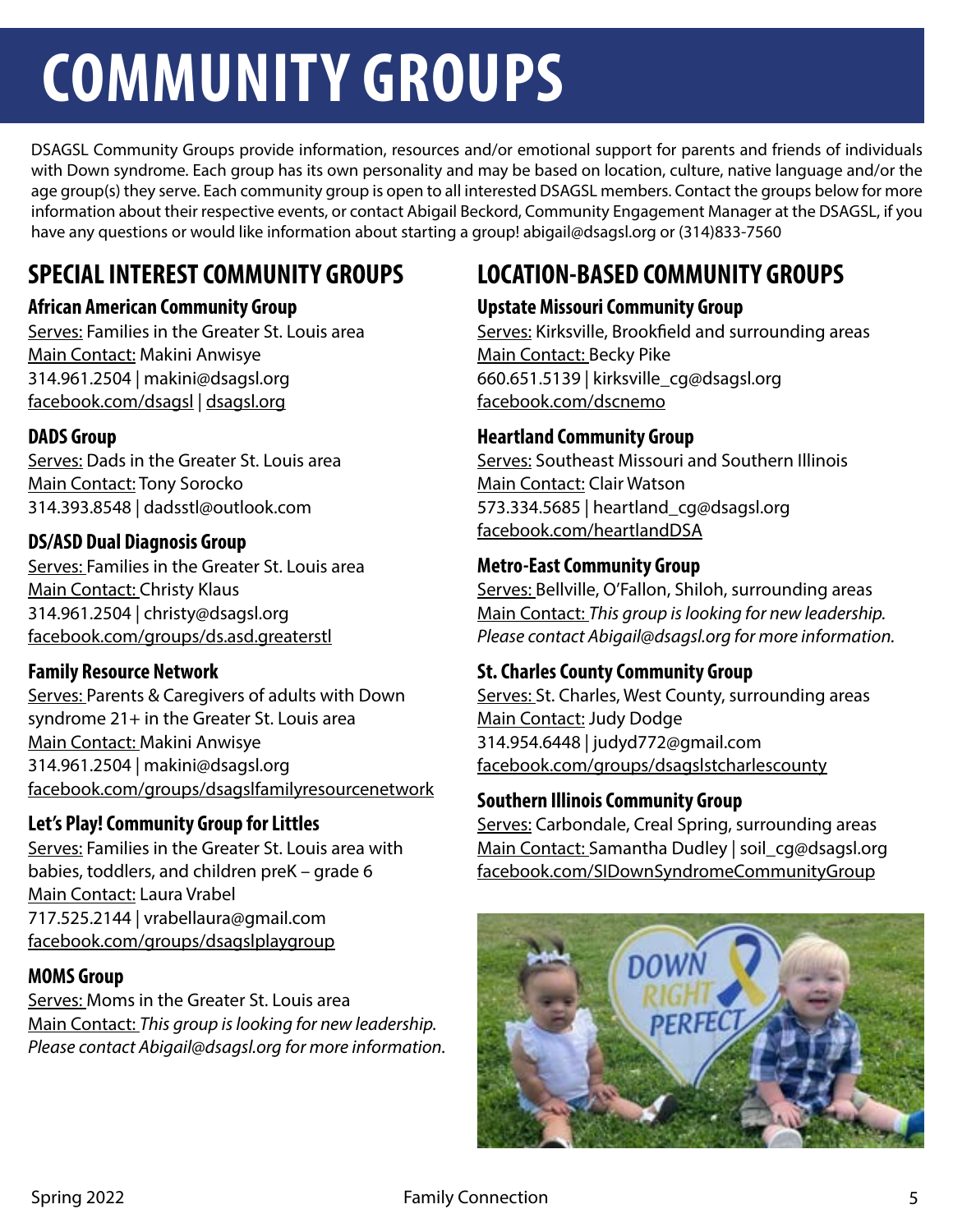## **SAVE THE DATE**

## **BODIES & BOUNDARIES**

**May 23 & 24 | 6:30-7:30 | Zoom**

Using picture boards, this program is for teens and adults to talk about appropriateness and the differences between public and private behavior. [dsagsl.org/next-steps](http://dsagsl.org/next-steps)

#### **ALL THINGS LEGAL W/ ATTORNEY PAUL GANTNER June 1 & 8 | 6:30-8:00 | Zoom**

Join us for the workshop all about guardianship, personcentered decision making, powers of attorney, special needs trusts, and which tools you need to help your family member thrive. [dsagsl.org/calendar](http://dsagsl.org/calendar)

### **DOWN SYNDROME EDUCATION SPECIALIST July 26, 27 & 28 | 9:00-12:00 | DSAGSL Office**

This program is for educators, parents, and others who work with students with Down syndrome. Topics covered include DS 101 & Health Concerns, Behavior Strategies, Curriculum Modifications, and Inclusion. [dsagsl.org/education-specialist](http://dsagsl.org/education-specialist )

### **SMALL STEPS THERAPY PROGRAM**

#### **Thursdays starting June 16 | 9:30-11:00 | DSAGSL Office**

The DSAGSL will offer a variety of therapeutic activities every Thursday morning for eight weeks for kids with Down syndrome ages 2-7 years old. Activities include music, gross motor exercises with Special Olympics Young Athletes program, and more! More details coming soon! Visit [dsagsl.org/small-steps](http://dsagsl.org/small-steps ) for updates.

### **YOUNG FRIENDS BOARD GAMES IN THE PARK August 28 | 1:30-3:30 | Memorial Park in Brentwood**

The Young Friends Board is hosting Games in the Park with snacks, yard games, music, and social time. For teens and adults 15+.

[dsagsl.org/21-club](http://dsagsl.org/21-club)

## **VIRTUAL & IN-PERSON PROGRAMMING**

**Monday - Friday | Various Times | DSAGSL & Zoom** We are still offering several of our original Zoom and Facebook Live programs, as well as some newer in-person and hybrid programs. Check out the full schedule for times and details [dsagsl.org/programming](http://dsagsl.org/programming)

### **STEP UP FOR DOWN SYNDROME June 5 | 9:30-12:30 | Forest Park**

Don't miss the largest celebration of Down syndrome in the area. This year we are celebrating 3.21 superpowers with a superhero themed event. [dsagsl.org/step-up](http://dsagsl.org/step-up)

### **RUN FOR 21 5K (PLUS A LITTLE EXTRA!) June 5 | 8:00 Shotgun Start | Forest Park**

Run this 3.21 mile race through beautiful Forest Park, right before Step Up. Runners will enjoy unlimited pancakes from Chris Cakes after the race. [dsagsl.org/run-for-21](http://dsagsl.org/run-for-21)

#### **D.A.D.S. ANNUAL PUTTIN' FOR DOWN SYNDROME September 30 | Incline Village in Foristell, MO**

The D.A.D.S. (Dads Appreciating Down Syndrome) 17th Annual Puttin' for Down Syndrome Golf Tournament features an 18-hole, four-person scramble, as well as a dinner and silent auction. Now open for registrations! [birdease.com/puttinfords2022](http://birdease.com/puttinfords2022)

### **WALK IN THE PARK October 2 | Busch Stadium**

Join nearly 2,500 friends and supporters of the DSA for our largest awareness day of the year. Enjoy the pregame pep-rally, walk around the warning track and tickets to the ballgame! For more information about tickets, contact Emily at emily@dsagsl.org.

### **DSAGSL 12TH ANNUAL TRIVIA NIGHT**

**November 5 | 7:00-10:00 | The Factory in Chesterfield**

We are officially back in-person this year for a biggerthan-ever event at an exciting new location, The Factory in Chesterfield! Get your table today and enjoy open bar, snacks, performances, and great trivia! [dsagsl.org/trivia](http://dsagsl.org/trivia)

![](_page_5_Picture_27.jpeg)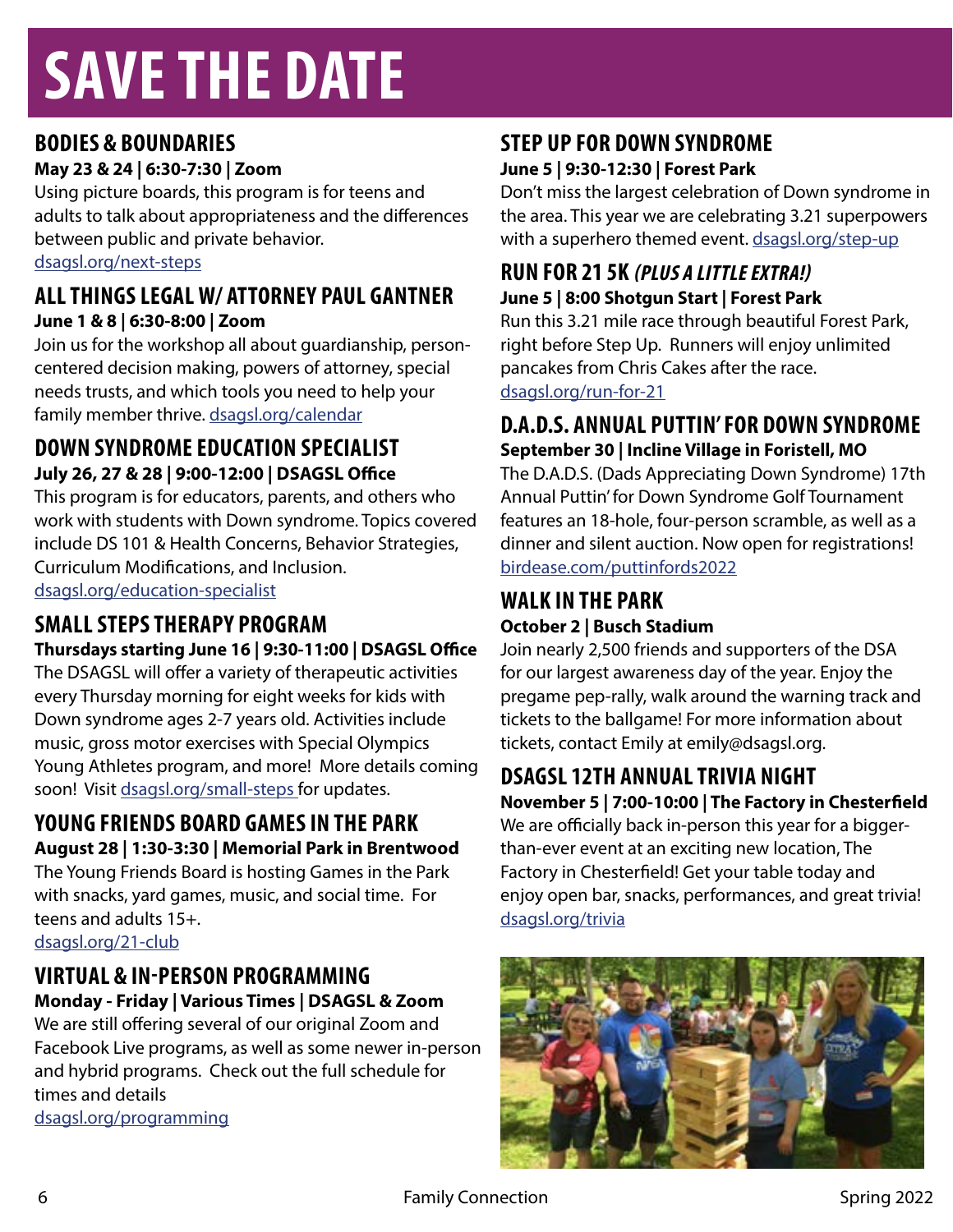![](_page_6_Picture_0.jpeg)

## **DSAGSL Ready 2 Work Employment Program is back!**

We are so excited to continue offering all the amazing employment programming that we've had so much success with, plus some exciting new additions!

To start, we have re-opened the Pop-Up Marketplace. It has been a bit of a challenge to find places to "pop-up" as most businesses are still being cautious about extra visitors. However, we have found some community events and markets to host us, as well as invited folks to the DSAGSL office to see what our Marketplace employees have to offer. It is a great opportunity for program participants to get on-the-job training and practice customer service and sales skills.

We have also developed a great new product, freshly roasted coffee, which emerged out of a new partnership with Alpha & Omega coffee bar in O'Fallon, MO. The 3•21 Roasting program allows participants to help roast the coffee beans, package the beans, or ground coffee, in 12 oz. bags, label the bags, sign their name on each bag they pack, and then sell the product at a Pop-Up Marketplace. This aspect of the program provides the opportunity to practice following procedures, sorting and packaging, creative decision making/branding, working as a team (or, working with co-workers) and interacting with customers.

In addition, our coffee accessories have been very popular, including 20 oz. tumblers with our 3•21 Roasting logo, available in many colors, and coffee cups hand-painted by people with Down syndrome. For more information on how to purchase these items, visit: [dsagsl.org/employment](http://dsagsl.org/employment).

Finally, we have started up employment classes again. Our 8-week Employment Academy course focuses on workplace behaviors, "job & people" skills development, job searching skills like applications and resumes, interviewing, how to present yourself to hiring managers, and so much more.

DSAGSL kicked off the Employment Academy classes with a Spring 2022 session that had 5 graduates. The next session begins July 12th at the DSAGSL office. To learn more, visit [dsagsl.org/employment.](http://dsagsl.org/employment.)

If you are someone who would like to join the Ready 2 Work Employment Program, and are interested in participating in Employment Academy, or if you are an employer looking to hire someone with Down syndrome, please reach out to our Employment Program Manager, Don Williams - don@dsagsl.org or 314-961-2504

#### **More Resources on Employment**

- •RespectAbility- Resources for Job Seekers with Disabilities: [www.respectability.org/resources/Job-Seekers-Disabilities](http://www.respectability.org/resources/Job-Seekers-Disabilities)
- •Starting Your Own Business for People with Disabilities

[www.commercialcapitaltraining.com/business-resources/business-ideas/business-ideas-people-disabilities](http:// www.commercialcapitaltraining.com/business-resources/business-ideas/business-ideas-people-disabilit) •Career Discovery Guide by the Missouri Planning Council for Developmental Disabilities:

[www.moddcouncil.org/wp-content/uploads/2019/07/Career-Discovery-Guide.pdf](http://www.moddcouncil.org/wp-content/uploads/2019/07/Career-Discovery-Guide.pdf)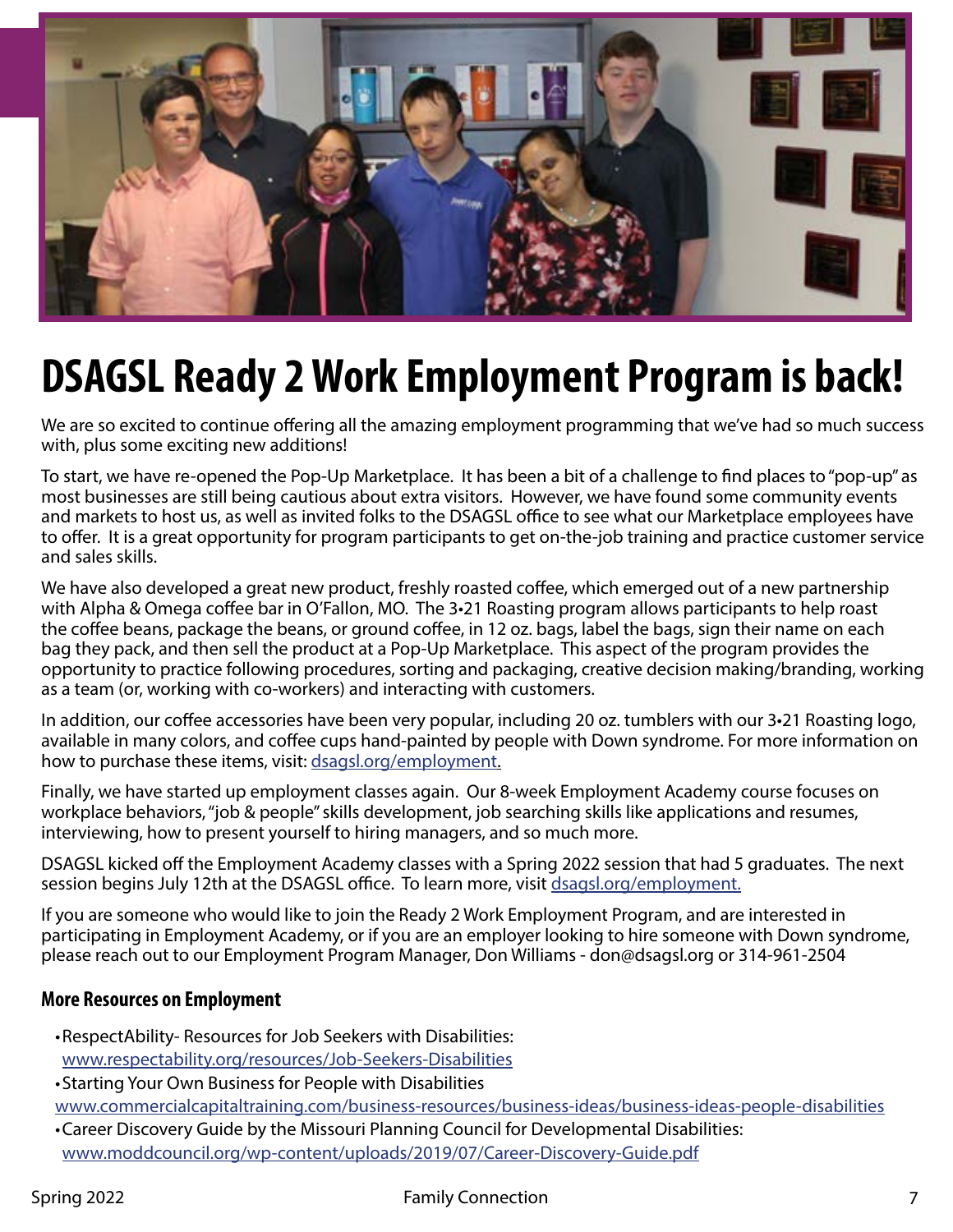# **DSAGSL | IN ACTION**

![](_page_7_Picture_1.jpeg)

## **WELCOME NEW FAMILIES**

We have welcomed 12 new families to the DSAGSL community since the start of 2021. DSAGSL provided each with information, resources, and a few gifts to get started on their journey with their newest family member.

### **AWARENESS PRESENTATIONS & PACKETS**

The DSAGSL has presented to nearly 500 students and faculty at 4 elementary schools this year so far, and more than 200 packets of educational resources and information about Down syndrome were sent out to schools leading up to World Down Syndrome Day. One school even hosted a "Genes Day" fundraiser! We are so grateful for the many partnerships we have with area schools and proud of the impact that these presentations and packets make!

### **WORLD DOWN SYNDROME DAY OPEN HOUSE**

We celebrated 3/21 with an open house event at the DSAGSL Office. In the morning, we hosted families with little ones and enjoyed a super fun music therapy group! In the afternoon, teens and adults came by for snacks, crafts, Bingo, and dancing. And the photobooth was enjoyed by all!

![](_page_7_Picture_8.jpeg)

### **BUDDY UP TENNIS**

We are so proud of our awesome partnership with the Buddy Up Tennis program! The Spring 2022 session at Frontenac Racquet Club hosted 23 athletes ages 10 and up, 23 buddy volunteers from Wash U, and 2 incredible coaches. Big shout out to Avinash, Jonathan and Milena for all their hard work coordinating the program! The next session is September - December on Sunday afternoons. If you're an athlete interested in participating, or if you are interested in volunteering as a buddy, contact Milena at stlouistennis@buforlife.org.

![](_page_7_Picture_11.jpeg)

## **NEW PROGRAMS: OMA & LIFE LONG LEARNING**

DSAGSL and Artists First partnered up in April to offer the Opening Minds through Art (OMA) program. This 8-week evidence-based program is for people experiencing memory loss. In conjunction with the OMA program, DSAGSL also began offering the Life Long Learning program for adults 21+. Participants work on memory and problem solving activities as well as music therapy and social games.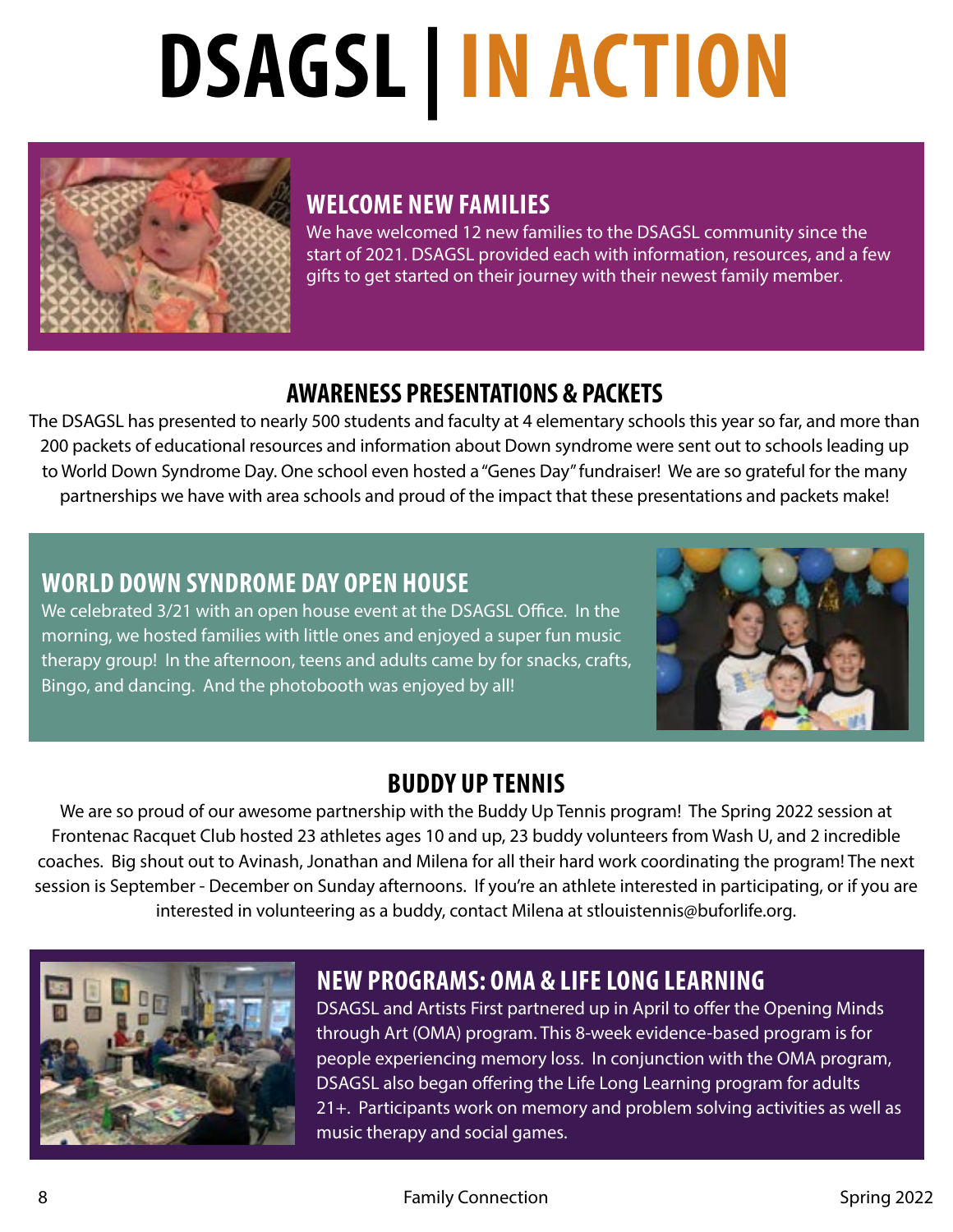## **NEW FAMILY PICNIC**

On April 23rd, DSAGSL hosted the annual New Family Event. Similar to last year and to make sure we gathered in the safest way possible, fifteen families with babies born in 2021 enjoyed a picnic outside. A delicious lunch was provided by Pasta House. It was a beautiful day at the Faust Park, and volunteer photographers snapped photos of new families that will be included in the upcoming Friends for All Seasons Calendar!

Guest speakers talked with the families about what life is like having a family member with Down syndrome. Tom Mahan, father to son Teddy who is now 5 years old, spoke about their family's journey of parenting a child with Down syndrome. Teddy's grandma, Pat, spoke about the joys of being a grandmother to her precious grandson. And Erin Suelmann spoke about growing up as a sibling to her younger brother, Andrew, and how it has shaped who she is as a person.

Families received resources and gifts to take with them as well as new friendships and connections with other families.

![](_page_8_Picture_4.jpeg)

## **WORLD DOWN SYNDROME DAY BOWLING TOURNAMENT**

The DSAGSL Young Friends Board planned and hosted their second Bowling Tournament raising nearly \$7,000 for programs and services. With 120 bowlers and their families there to watch, we ate lots of pizza and cupcakes, sold tons of raffle tickets, and had way too much fun.

Big thanks to our presenting sponsor, the Shapiro Family, our photobooth sponsor, LaMartina Plumbing, our Awards sponsor, Kevin Courtney, our lane sponsor, St. Louis Life, and our in-kind donors, Wedding Wonderland, Culvers, GFI Digital, Nothing Bundt Cakes, Raising Canes, and Bowlero.

![](_page_8_Picture_8.jpeg)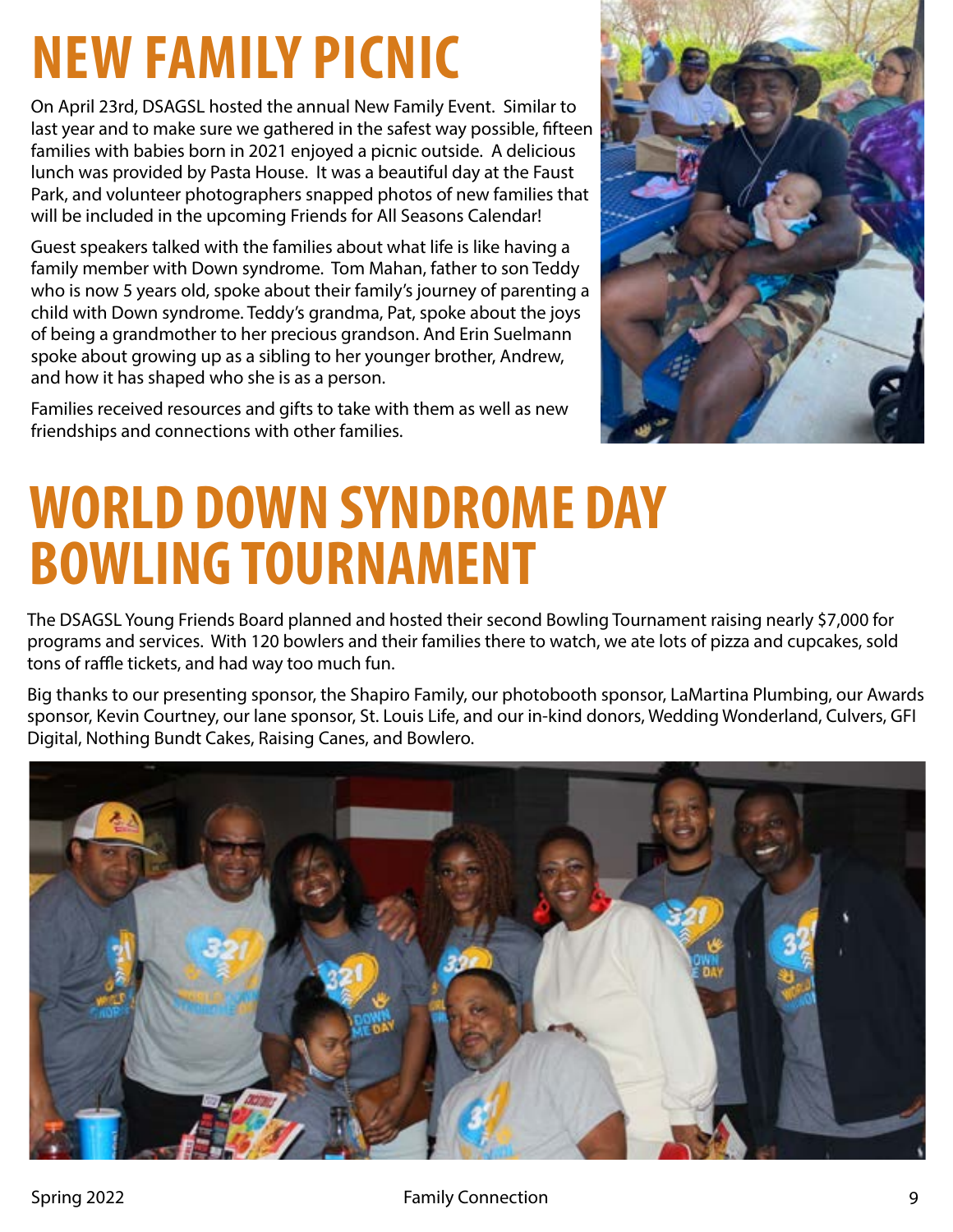![](_page_9_Picture_0.jpeg)

## **THANK YOU FOR YOUR SUPPORT**

## **GRANTS**

**Dana Brown Charitable Trust -** *Programming for Children with Down syndrome* **Kisling Foundation -** *DSAGSL Services and Programs* **Jannine J Barrett Foundation -** *DSAGSL Services and Programs* **Cardinals Care -** *Welcome Baby Baskets and Ages and Stages Resources*  **Books for STL Kids** *- Provided Books for Welcome Baskets for New Families*

## **THIRD PARTY FUNDRAISERS**

#### **White Castle -** *Round Up Campaign*

Several area White Castle locations hosted a Round Up Campaign for DSAGSL. Thank you so much to the everyone at White Castle. We are so grateful! We are also excited to have them at Step Up for Down Syndrome this year serving sliders!

#### **Penn Station Eastcoast Subs -** *Round Up Campaign*

Several area Penn Stations hosted a Round Up Campaign for DSAGSL in March. They had posters and signs at each location promoting the fundraiser, and even gave out coupons for free subs to customers who donated \$2 or more. Thank you so much to Penn Station for the support!

#### **Meramec Valley School District -** *Christmas Tree Forest Event*

Thank you to the Meramec Valley School district for hosting a holiday fundraiser benefiting the DSAGSL! Donations from students, families and teachers raised over \$200 for programs and services supporting the Down syndrome community.

#### **Gateway Science Academy -** *"Genes Day" Fundraiser*

The students and staff at Gateway Science Academy hosted a "genes day" where all the students got to wear their jeans to school if they donated to the DSAGSL in honor of their classmates with an extra gene! They raised over \$400! Big thanks to the Marvin family for coordinating and to GSA staff for supporting the fundraiser and awareness event.

#### **Liberty Middle School in Edwardsville -** *T-shirt Fundraiser*

Students and teachers raised over \$400 for DSAGSL programs and services by creating and selling Down Syndrome Awareness T-shirts! Thanks so much to the whole school for your support!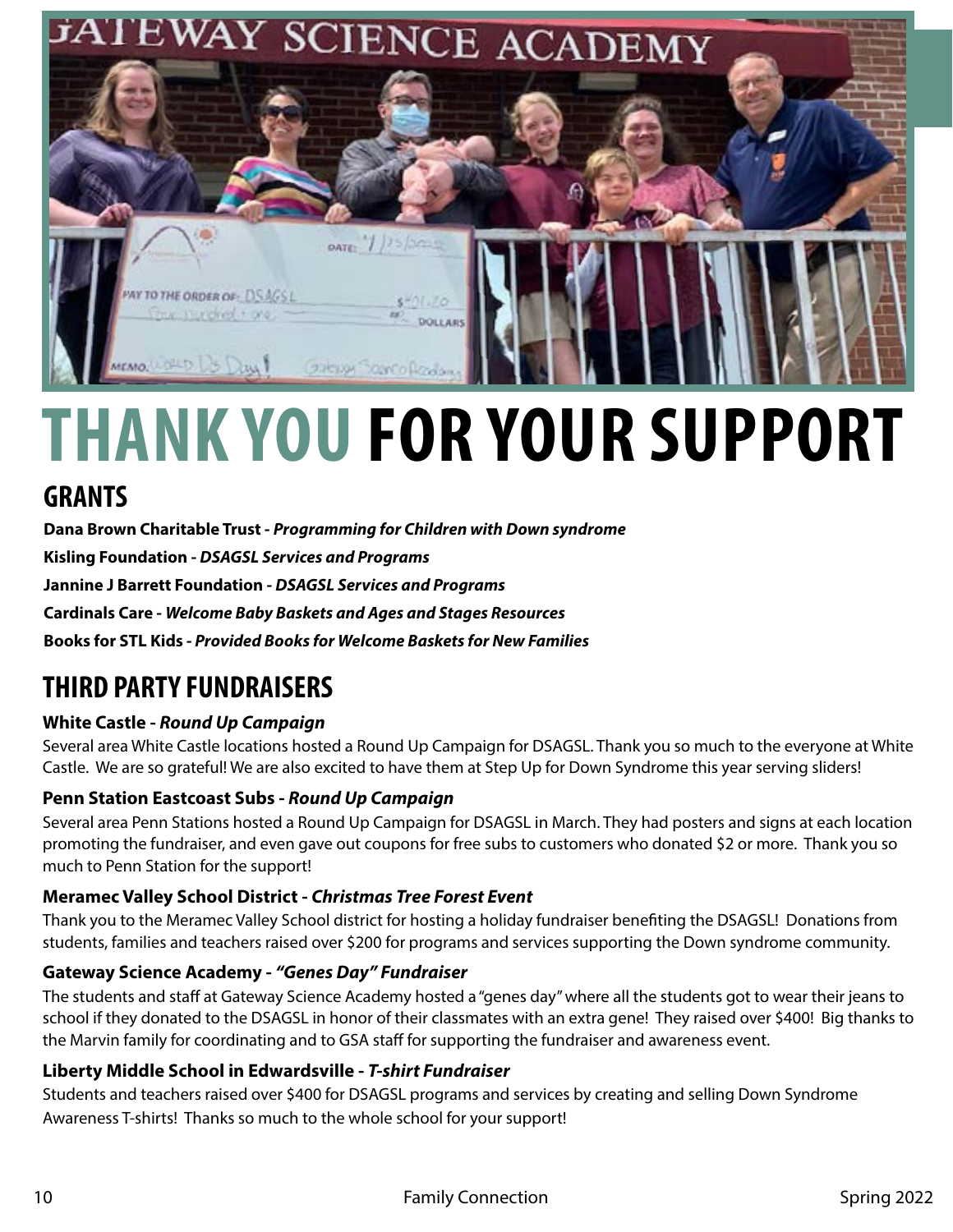## **GET INVOLVED**

## **VOLUNTEER**

DSAGSL is always looking for interns and volunteers to help with our day to day operations, as well as with events and programs. Visit our website [dsagsl.org/get-involved/volunteer](http://dsagsl.org/get-involved/volunteer) to see what opportunities we have available and to fill out the registration form, or contact Volunteer Manager Abigail Beckord at abigail@dsagsl.org or 314.833.7560.

## **JOIN A STRATEGIC PLANNING COMMITTEE**

DSAGSL spent a lot of time in 2020 creating the framework for a three year strategic plan for the organization. Be a part of the growth and evolution of the DSAGSL and become a committee member! We have teams working on organizational management, quality improvement, resource development, community engagement, and diversity, equity, and inclusion. If you are interested in joining a committee, contact Executive Director Erin Suelmann at 314.961.2504 or erin@dsagsl.org.

## **CALAMIA GIVING CIRCLE**

Join the Calamia Giving Circle by making a gift of \$1,000 or more to the Down Syndrome Association of Greater St. Louis. In honor of your gift, a plaque will be hung on our Giving Circle Wall. It's donations like these that provide year-round services, supports, and programs for individuals with Down syndrome and their families in our community.

## **ROSEMARIE BAUMGARTNER SOCIETY**

When planning your estate and the legacy you'd like to leave, consider becoming a member of the DSAGSL Rosemarie Baumgartner Society. Gifts can be made from your IRA, will, or trust, and provide vital programs and supports for people with Down syndrome and their families now, and in the future.

Contact Executive Director, Erin Suelmann, for more information. 314.961.2504 or Erin@dsagsl.org.

## **IRA ROLLOVER CONTRIBUTIONS**

Did you know that money from an individual retirement account can be donated to charity? In fact, if you've reached the age where you need to take required minimum distributions (RMDs) from your traditional IRAs, you can avoid paying taxes on those funds by donating that money directly to charities of your choice. Monthly donations such as these are so valuable to nonprofits like the DSAGSL because they offer reliable income throughout the year.

If you are interested in learning more about using your IRA as a charitable giving mechanism, speak with your tax professional or financial advisor!

## **DSAGSL VEHICLE DONATION PROGRAM**

Want to get rid of an old vehicle but don't want to deal with selling it... fixing it... or junking it? Donate it to DSAGSL! The donation process is safe and simple, and will benefit the lives of 1,900+ individuals with Down syndrome! Find out more about donating your unwanted car, boat, motorcycle or RV... whether it runs or not! [dsagsl.org/vehicle-donation](http://www.dsagsl.org/vehicle-donation)

## **AMAZON SMILE**

Do you shop on Amazon.com? Did you know you can select DSAGSL as your charity of choice and for every purchase you make, a donation is made to the organization? It's true! Just make sure to shop through [smile.amazon.com.](http://smile.amazon.com) It's the same as amazon.com, except they will make a donation each time you make a purchase!